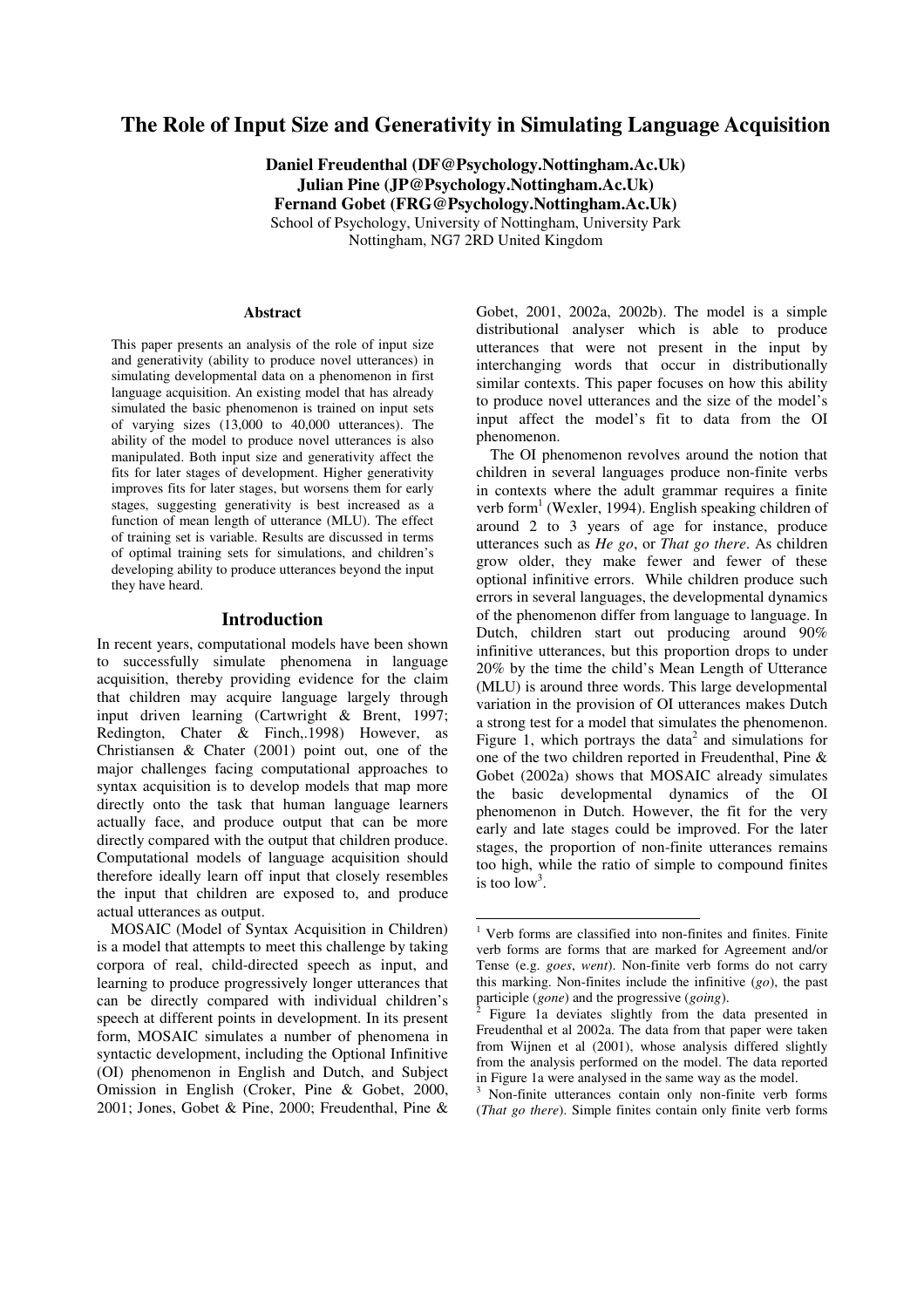MOSAIC simulates the basic phenomenon because it is a performance limited distributional analyser which is biased towards producing phrases that have occurred in a sentence final position. Since MOSAIC learns slowly, it learns to encode progressively longer utterances. In Dutch, in main clauses, non-finite verb forms take sentence final position, whereas finite verb forms take second position. Due to its slow learning, MOSAIC starts out producing very short utterances. Since these utterances have occurred in sentence final position, they are likely to contain only non-finite verb forms. As the utterances that MOSAIC produces become longer, finite verb forms, which feature early in the utterance, start coming in. Hence, non-finite utterances are slowly replaced by simple and compound finites.







Fig. 1b: Simulations for Peter

This paper is aimed at investigating whether the fit for the later stages can be improved by a) manipulating the size of the input the model is trained on, and b) lifting constraints on the model's ability to produce novel utterances. The data portrayed in Figure 1 were obtained by training the model on an input set of roughly 13,000 utterances. This constitutes the entire available corpus of Child Directed Speech for one child. In order to analyse the output in different developmental phases, the input was fed through the model several times, and output was produced after every run of the model. Training the model on larger corpora is likely to affect the fit, as larger samples approximate the input received by the child more closely. More specifically, smaller input sets tend to overestimate the relative frequency of occurrence of infrequent items (Richards, 1987). Since (in Dutch) non-finite verb forms are less frequent than finite verb forms, a model trained on a larger input set may produce fewer non-finite utterances.

Allowing the model to produce more novel utterances is likely to increase the proportion of finite utterances, since it has already been shown that the proportion of novel utterances explains variance in the proportion of non-finite utterances when controlling for MLU (Freudenthal, Pine & Gobet, 2002a). Systematically manipulating these two variables can shed light on how a distributional learning mechanism and its ability to produce novel utterances interact with the characteristics of the input in the simulation of developmental data.

## **MOSAIC**

The basis of the model is an n-ary discrimination net headed by a root node. Training of the model takes place by feeding utterances to the network, and sorting them. Utterances are processed word by word. When the network is empty, and the first utterance is fed to it, the root node contains no test links. When, for example, the model is presented with the utterance *He walked home*, it will create on its first pass three test links from the root. The test links hold a key (the test) and a node. The key holds the actual feature (word or phrase) being processed, while the node contains the sequence of all the keys from the root to the present node. Thus, on its first pass, the model just learns the words in the utterance. When the model is presented with the same utterance a second time, it will traverse the net, and find it has already seen the word *he*. When it encounters the word *walked* it will also recognize that it has seen this word before, and will then create a new link under the *he* node. This link will have *walked* as its key, and *he walked* in the node. In a similar way, it will create a *walked home* node under the primitive *walked* node. On a third pass, the model will add a *he walked home* node under the *he walked* chain of nodes. The model thus needs three passes to encode a three-word phrase when all of the words are new. As the model sees more input, it will encode larger and larger phrases. If word *a* is followed by different words in different contexts, this is encoded by creating multiple nodes under that for word *a*. In a similar way, the model encodes what words have preceded a word.

Apart from the standard test links between words that have followed each other in utterances previously encountered, MOSAIC employs *generative* links that connect nodes that are distributionally similar (have

<sup>(</sup>*He walks*), while compound finites contain finite as well as non-finite verb forms (*He wants to sleep, He has walked*).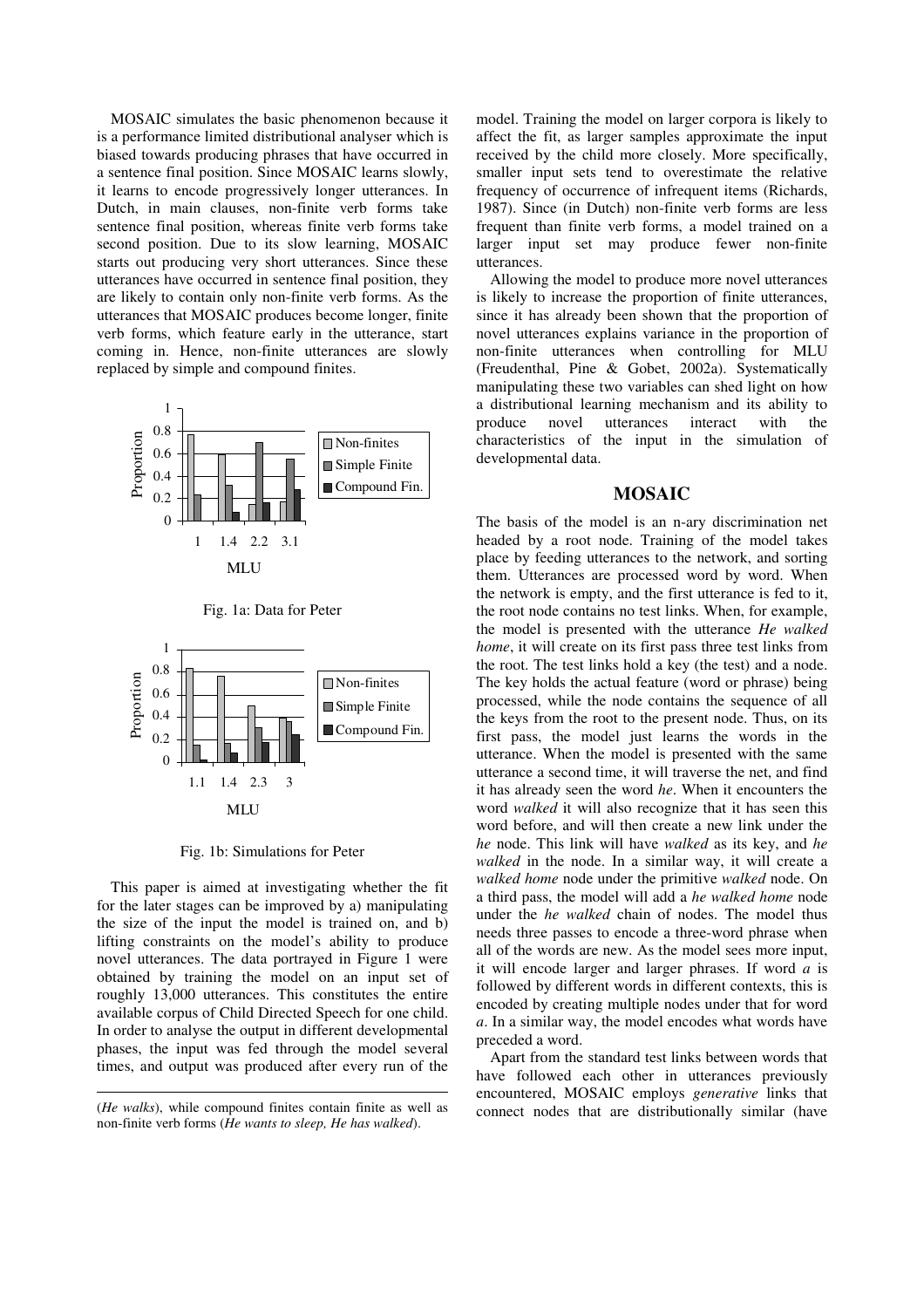occurred in similar contexts). Generative links can be created on every cycle (after an utterance has been processed). Whether a generative link is created depends on the amount of overlap that exists between nodes. The overlap is calculated as the percentage of shared nodes above and below the target nodes. This is equivalent to assessing how likely it is that the two words are preceded and followed by the same words in the input. Two words that tend to occur in similar contexts, will share a large proportion of nodes above and below them. At present, the proportion of shared nodes needs to exceed 10% in order for two nodes to be linked. Since words that are followed and preceded by the same words are likely to be of the same word class (for instance Nouns or Verbs), the generative links that develop end up linking clusters of nodes that represent different word classes. The (implicit) induction of word classes on the basis of their position in the sentence relative to other words is the only mechanism that MOSAIC uses for representing syntactic rules.

The main importance of generative links lies in the role they play when utterances are produced from the network. When the model produces utterances it will output all the utterances it can by traversing the network until it encounters a terminal node. MOSAIC will only produce an utterance when this terminal node contains an *end marker*, indicating that the final word in the utterance has occurred in a sentence final position. When the model traverses standard links only, it produces utterances or parts of utterances that were present in the input. In other words, it does *rote* production. During production, however, the model can also traverse generative links. When the model encounters a node with a generative link, it can substitute the contents (technically the *key*) of the linked node for the contents of the current node. As a result, the model is able to produce utterances that were not present in the input. Figure 2 gives an example of the production of an utterance using a generative link.



Fig. 2: Producing an utterance. Because *she* and *he* have a generative link, they can be interchanged. The model can therefore output the novel utterance *she sings* when it has only seen *he sings*. (For simplicity, preceding nodes are ignored in this figure).

So far, we have described the model as used in Freudenthal, Pine & Gobet (2001), which simulates the children's performance at one specific point in time. The model used to obtain the results portrayed in figure 1b is an extension of this model. The main difference is that the extended model learns much more slowly. By using a slow learning rate, and iteratively feeding input through the model and analysing its resulting output, it is possible to model consecutive stages of development. In the previous version, a word was encoded on the first occasion it was seen, which resulted in a model with an MLU that was comparable to that of a child that has passed the OI stage. In the present version, the probability of creating a node is dependent on the size of the network (a measure of the linguistic knowledge or vocabulary size of the child), and the length of the phrase that is being encoded. More specifically, the probability of creating a node is given by the following formula:

$$
NCP = \left(\frac{*nodes - in - net *}{50,000}\right)^{length - phrase}
$$

It will be apparent from the formula above that the probability of creating a node is low if the network is small. As the number of nodes in the net grows, this probability increases. A second point to note is the occurrence of the length of the phrase (number of words) in the exponent. This has the effect of lowering the probability of creating nodes that encode longer phrases. The value 50,000 has been chosen somewhat arbitrarily. Its main role is to ensure that the difference in node creation probability for short and long utterances decreases as a function of the size of the net. As the number of nodes in the net approaches 50,000 (a typical number for a *saturated* model given the Dutch input used so far), the base number in the formula approaches one, and thus the weight of the exponent diminishes. One additional remark must be made about this formula: phrases that occurr in utterance final position (i.e., contain an *end marker*), are treated differently from other utterances in that their length (for calculation of the NCP) is decreased by 0.5. This constitutes an *end marker bias* in learning. It has been argued that utterance final phrases are learned more easily than non-utterance final phrases (Wijnen, Kempen & Gillis, 2001; Shady & Gerken, 1999).

## **The Manipulations**

This paper focuses on how generativity (the model's ability to produce novel utterances) and the size of the model's input affects the fit to the data for later stages of development. These manipulations are discussed next.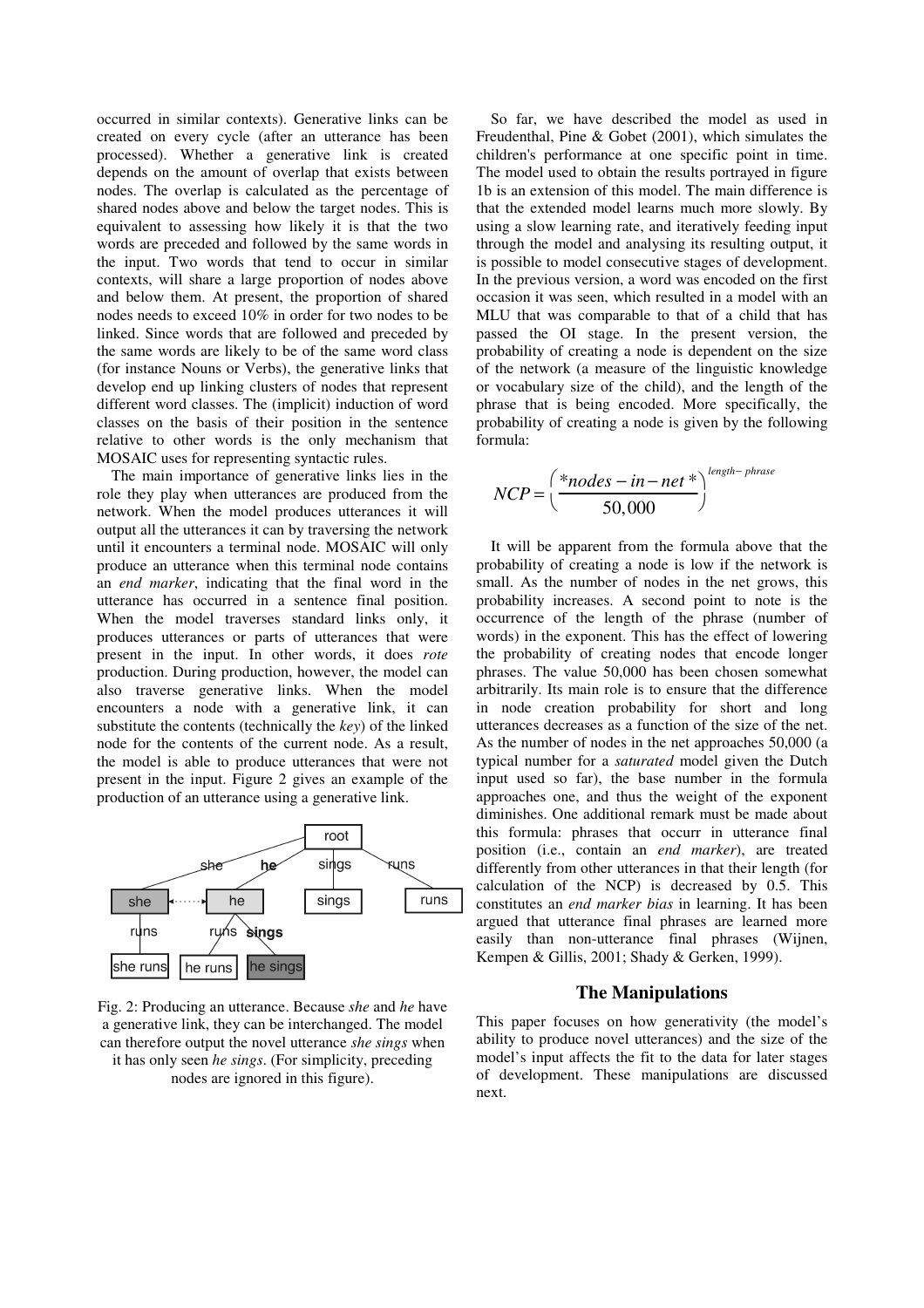## **Generativity**

Generativity in the earlier model was limited in two ways. Firstly, the model could only traverse one generative link per generated utterance. Secondly, the model could only traverse a generative link at the beginning of an utterance. For the present simulations, these limitations were lifted, so the model could take multiple generative links, at any place in the utterance. This manipulation is likely to affect the proportion of non-finites since finite verbs (in Dutch) are more frequent, and therefore more likely to have generative links. Previous analyses have also shown that, when employing the constraints on generativity, the proportion of generated utterances explains variance in the proportion of non-finites over that explained by MLU.

A specific question regarding this manipulation is whether the expected increase in finite utterances varies with MLU. Since the model is now able to traverse a generative link anywhere in the utterance, the *potential* number of utterances that can be generated off one rotelearned utterance increases exponentially with the length of the rote-learned utterance. If there is such an exponential increase in the actual proportion of generated utterances, this is likely to decrease the proportion of non-finites for the later stages only. If, on the other hand, the increase in generated utterances varies linearly with MLU, the proportion of non-finite utterances will decrease for the early stages as well. This would decrease the fit for the earlier stages. However, the effect of the manipulation is clearly dependent on the characteristics of the input, and therefore remains an empirical issue.

# **Input Size**

The previous simulations employed all the child directed speech that was available for the children being simulated. These input sets (approximately 13,000 utterances) were then fed through the model multiple times. Children however, are obviously exposed to far greater numbers of utterances, and feeding a relatively small input set through multiple times is likely to overestimate the occurrence of low frequency items (Richards, 1987). In the present research input sets that might be more realistic in size and frequency distribution were created. Since the input sets that were used for the previous simulations consisted of all the available data for these children, input sets were created by aggregating the child directed speech for several children from the 'Groningen corpus'. Two new input sets of 27,000, and 40,000 utterances were created. These input sets constitute the aggregate sets of Peter and Matthijs (27,000), and a random sample of 40,000 utterances from all the seven children in the Groningen corpus. This sample will be referred to as the 'Half-Groningen corpus'. Note that the construction of large

input sets by aggregating the data from several children precludes a comparison between the simulations and the individual children. Also, since the child directed speech for the different children may have different distributional characteristics, the manipulation is not merely a manipulation of input size, but one of variability as well. However, since larger input sets for individual Dutch children are not available in CHILDES, this is the only available method to create large input sets.

# **The Simulations**

Simulations were run with and without the limitations in generativity. Thus, the model could either take only one link at the beginning of the utterance, or multiple links at any position in the utterance. The model with constraints was identical to the one that obtained the results in figure 1b. The simulations were run in a similar way to the earlier simulations. For Matthijs and Peter, the full input sets were fed through the model multiple times. The output sets that most closely matched the children's MLU in the last stage were then selected for analysis. For the larger input sets, a random sample of 15,000 utterances was selected for every run of the model. This was done in an attempt to make the number of runs for the different simulations comparable. Since the sample of 15,000 utterances was selected randomly, the likelihood of feeding the model the same utterances several times decreases as a function of the size of the input. The number of runs required to train the model up to the required MLU ranged from 11 (Matthijs+Peter employing multiple links) to 17 (for Peter's model employing one link).

# **Results**

Figure 3 shows how the two manipulations affected the proportion of non-finites. The MLUs for the different simulations ranged from 2.74 to 2.89. Figure 3 clearly shows that the proportion of non-finites decreases as the constraints on generativity are relaxed, with the best results being obtained with the largest input set. The proportion of non-finites has dropped to 24%, which is quite close to the 17% that the actual child produces.

When we look at the effect of input size, however, the results are somewhat mixed. The model trained on Matthijs+Peter's input falls in between those for Peter and Matthijs, suggesting that the model for Matthijs+Peter is an average of the two. Results for the larger sample are better, especially for multiple links. In principle however, this may be due to the fact that this input set is made up of the child directed speech for several children. Matthijs and Peter's input sets may simply have a higher proportion of non-finites. Since the other children of the Groningen corpus have not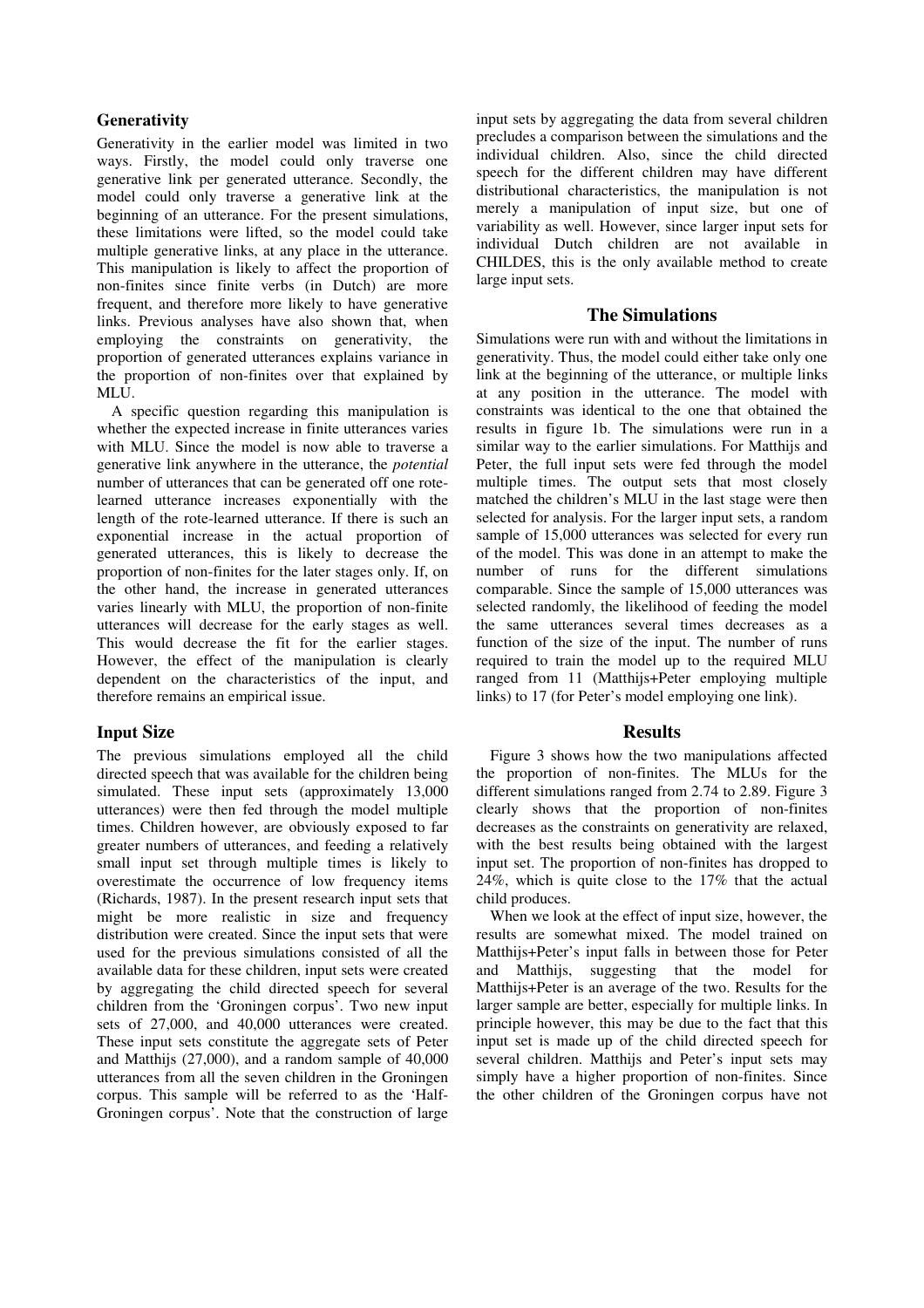been modelled separately, this explanation cannot be discounted.

The decrease in the proportion of non-finite utterances for the models with multiple links is caused by the greater generativity of these models. On average, 45% of the output of the models employing one link is novel. For the models employing multiple links, 62% of the output is novel. The proportion of generated utterances affects the proportion of non-finites, as novel utterances contain more finites. On average, 22% of the generated utterances are non-finites. For rote utterances in contrast, 64% are non-finite.

Thus, since generated utterances tend to be finite, an increase in the proportion of generated utterances necessarily means a decrease in the proportion of nonfinite utterances.



Fig.3: Proportion of non-finites in the output as a function of input set, and number of generative links allowed per utterance

Figure 4 displays the ratio of simple to compound finites for the different manipulations. Again, the results are somewhat mixed, but employing multiple links does increase the ratio of simple to compound finites for larger input sets. The ratio for the Half Groningen corpus (multiple links) is 2.45, slightly higher than it is for the child (1.96).

The reason for the higher ratio of simple to compound finites lies in the fact that the model obtains relatively low proportions of non-finites at a relatively low MLU. Since compound finites contain (a minimum of) two verbs, there can be few compound finites at an MLU of approximately 2.8.

Having improved the fit for the later stages, we can turn to the question of whether the fit for the earlier stages remains unaffected. It turns out that this is not the case. In the simulations that resulted in the best fit for the final stage (Half Groningen corpus, multiple links) the proportion of non-finites has dropped considerably, even at an MLU of 1.4. The reason for this early drop is that, when employing multiple links (and a large input set), the model becomes too generative early on. At an MLU of 1.4, the model produces 32% novel utterances, which tend to be finite. By comparison, Peter's model using one link produces 13% novel utterances at a similar MLU.

Relaxing the constraints on generativity therefore appears to decrease the proportion of non-finites across all developmental stages, rather than just in the later stages. There is however, a theoretically plausible way in which this could be remedied. Generativity at present is affected only by the distributional characteristics of the input. Using the overlap parameter that governs the creation of generative links, it is possible to gradually



Fig.4: Ratio of simple finites to compound finites in the output as a function of input set, and number of generative links allowed per utterance.

increase the generativity of the model. The overlap parameter could be made dependent on the size of the network or MLU. This would result in the model starting out producing rote-learned utterances only, and only starting to produce novel utterances once a reasonably large vocabulary has been established.

### **Conclusions**

This research focused on whether manipulations of input size and the ability of the model to generate novel utterances affect the fit of the simulations to the later stages of the Optional Infinitive phenomenon. Results regarding input size were somewhat mixed. While the best fits were obtained using the largest input set, increasing the size of the input sets did not unequivocally improve the fit. One possible reason for this may be that simulations using input sets for individual children were compared with simulations using aggregate input files. These aggregate files may have different distributional characteristics. In fact, the MLU for the largest input set was approximately 3.2 compared to 3.8 for the smaller sets. These findings have implications for models of syntax acquisition beyond MOSAIC, as they suggest that the use of Child Directed Speech does not in itself guarantee high input representativeness. A better approach would therefore be to obtain larger samples for individual children. This has the added advantage that it is possible to compare